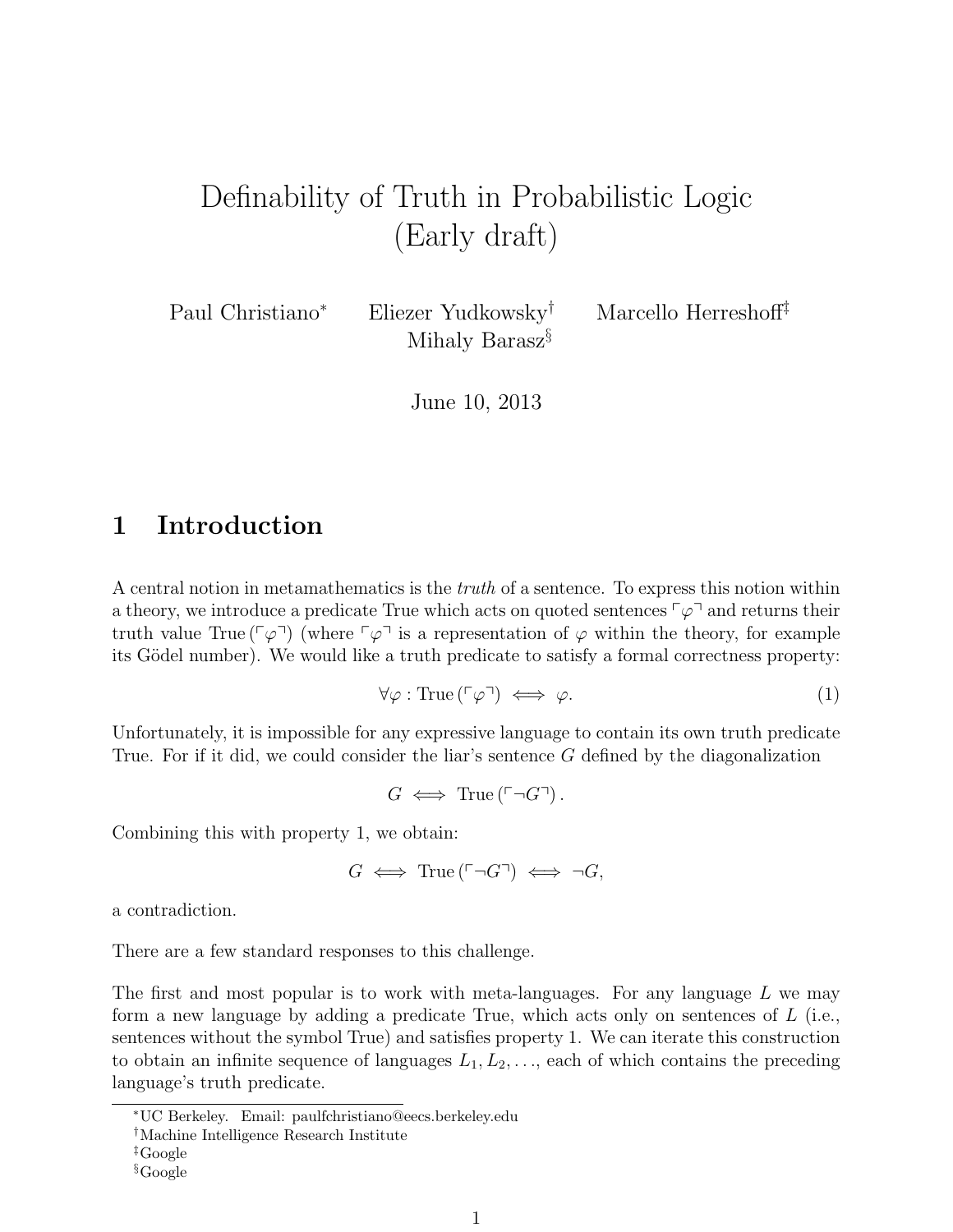A second approach is to accept that some sentences, such as the liar sentence  $G$ , are neither true nor false (or are simultaneously true and false, depending on which bullet we feel like biting). That is, we work with a many-valued logic such as Kleene's logic over {True, False, ⊥}. Then we may continue to define True by the strong strong reflection property that the truth values of  $\varphi$  and True ( $\lceil \varphi \rceil$ ) are the same for every  $\varphi$ . We don't run into trouble, because any would-be paradoxical sentence can simply be valued as  $\perp$ .

Although this construction successfully dodges the "undefinability of truth" it is unsatisfying in many respects. There is no way to test if a sentence  $\varphi$  is undefined (any attempt to do so will itself be undefined), and there is no bound on the number of sentences which might be undefined. In fact, if we are specifically concerned with self-reference, then many sentences of interest (and not just pathological counterexamples) may be undefined.

In this paper we show that it is possible to perform a similar construction over probabilistic logic. Though a language cannot contain its own truth predicate True, it can nevertheless contain its own "subjective probability" function P. The assigned probabilities can be reflectively consistent in the sense of an appropriate analog of the reflection property 1. In practice, most meaningful assertions must already be treated probabilistically, and very little is lost by allowing some sentences to have probabilities intermediate between 0 and 1. (This is in contrast with Kleene's logic, in which the value ⊥ provides little useful information where it appears.)

## 2 Preliminaries

## 2.1 Probabilistic Logic

Fix some language  $L$ , for example the language of first order set theory. Fix a theory T over L, for example ZFC. We are interested in doing "probabilistic" metamathematics within  $L$ , and so in addition to assuming that it is powerful enough to perform a Gödel numbering, we will assume that some terms in L correspond to the rational numbers and have their usual properties under T. (But T will still have models in which there are non-standard rational numbers, and this fact will be important later.)

We are interested in assignments of probabilities to the sentences of L. That is, we consider functions  $\mathbb P$  which assign a real  $\mathbb P(\varphi)$  to each sentence  $\varphi$ . In analogy with the logical consistency of an assignment of truth values to sentences, we are particularly interested in assignments  $\mathbb P$  which are internally consistent in a certain sense.

We present two equivalent definitions of *coherence* for functions over a language L:

**Definition 1** (Coherence). We say that  $\mathbb P$  is coherent if there is a probability measure  $\mu$ over models of L such that  $\mathbb{P}(\varphi) = \mu (\{\mathcal{M} : \mathcal{M} \models \varphi\}).$ 

**Theorem 1** (Equivalent definition of coherence).  $\mathbb P$  is coherent if and only if the following axioms hold: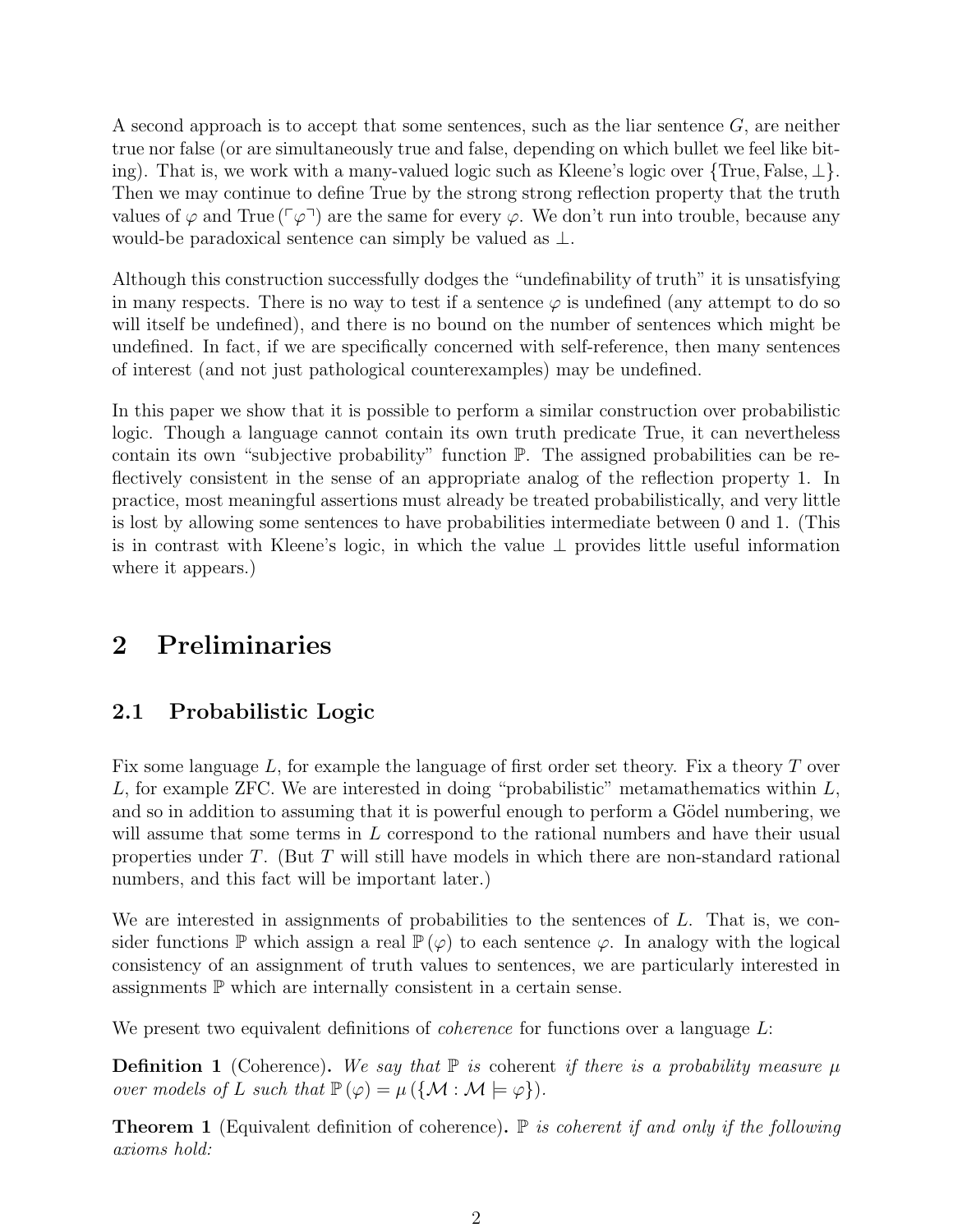- 1. For each  $\varphi$  and  $\psi$ ,  $\mathbb{P}(\varphi) = \mathbb{P}(\varphi \wedge \psi) + \mathbb{P}(\varphi \wedge \neg \psi)$ .
- 2. For each tautology  $\varphi$ ,  $\mathbb{P}(\varphi) = 1$ .
- 3. For each contradiction  $\varphi, \mathbb{P}(\varphi) = 0$ .

*Proof.* It is clear that any coherent  $\mathbb P$  satisfies these axioms.

To show that any  $\mathbb P$  satisfying these axioms is coherent, we construct a distribution over complete consistent theories T which "reproduces"  $\mathbb P$  and then appeal to the completeness theorem.

Fix some enumeration  $\varphi_1, \varphi_2, \ldots$  of all of the sentences of L. Let  $T_0 = \emptyset$  and iteratively define  $T_{i+1}$  in terms of  $T_i$  as follows. If  $T_i$  is complete, we set  $T_{i+1} = T_i$ . Otherwise, let  $\varphi_j$ be the first statement which is independent of  $T_i$ , and let  $T_{i+1} = T_i \cup \varphi_j$  with probability  $\mathbb{P}(\varphi_j | T_i)^{-1}$  and  $T_{i+1} = T_i \cup \neg \varphi_j$  with probability  $\mathbb{P}(\neg \varphi_j | T_i)$ . Because  $\varphi_j$  was independent of  $T_i$ , the resulting system remains consistent. Define  $T = \bigcup_i T_i$ . Since each  $T_i$  is consistent, T is consistent by compactness. For each i,  $\varphi_i$  or  $\neg \varphi_i$  will be included in some stage  $T_j$  (in fact at stage  $j = i + 1$  at the latest), so T is complete.

Axiom 1 implies

$$
\mathbb{P}(\varphi | T_i) = \mathbb{P}(\varphi | T_i \wedge \varphi_j) \mathbb{P}(\varphi_i | T_i) + \mathbb{P}(\varphi | T_i \wedge \neg \varphi_j) \mathbb{P}(\neg \varphi_i | T_i),
$$

thus the sequence  $\mathbb{P}(\varphi | T_i)$  is a martingale. Axiom 2 implies that if  $T_i \vdash \varphi, \mathbb{P}(\varphi | T_i) = 1$ and if  $T_i \vdash \neg \varphi$ ,  $\mathbb{P}(\varphi | T_i) = 0$ . Thus, this sequence eventually stabilizes at 0 or 1, and  $T \vdash \varphi$ iff this sequence stabilizes at 1. The martingale property then implies that  $T \vdash \varphi$  with probability  $\mathbb{P}(\varphi | T_0)$ . By axiom 3,  $\mathbb{P}(T_0) = 1$ , so  $\mathbb{P}(\varphi | T_0) = \mathbb{P}(\varphi)$ .

This process defines a measure  $\mu$  over complete, consistent theories such that  $\mathbb{P}(\varphi) =$  $\mu(\lbrace T : T \vdash \varphi \rbrace)$ . For each complete, consistent theory T, the completeness theorem guarantees the existence of a model M such that  $M \models \varphi$  if and only if  $T \vdash \varphi$ . Thus we obtain a distribution  $\mu$  over models such that  $\mathbb{P}(\varphi) = \mu({\mathcal{M} : \mathcal{M} \models \varphi})$ , as desired.  $\Box$ 

We are particularly interested in probabilities  $\mathbb P$  that assign probability 1 to T. It is easy to check that such  $\mathbb P$  correspond to distributions over models of  $T$ .

#### 2.2 Going meta

So far we have talked about  $\mathbb P$  as a function which assigns probabilities to sentences. If we would like L to serve as its own meta-language, we should augment it to include  $\mathbb P$  as a real-valued function symbol. Call the agumented language  $L'$ .

We will use the symbol  $\mathbb P$  in two different ways—both as our meta-level evaluation of truth in L', and as a quoted symbol within L'. However, whenever  $\mathbb P$  appears as a symbol in L',

 ${}^{1}\mathbb{P}(\varphi_{j} | T_{i}) = \frac{\mathbb{P}(\varphi_{j} \wedge T_{i})}{\mathbb{P}(T_{i})}$ . It is easy to verify by induction that  $\mathbb{P}(T_{i}) > 0$ .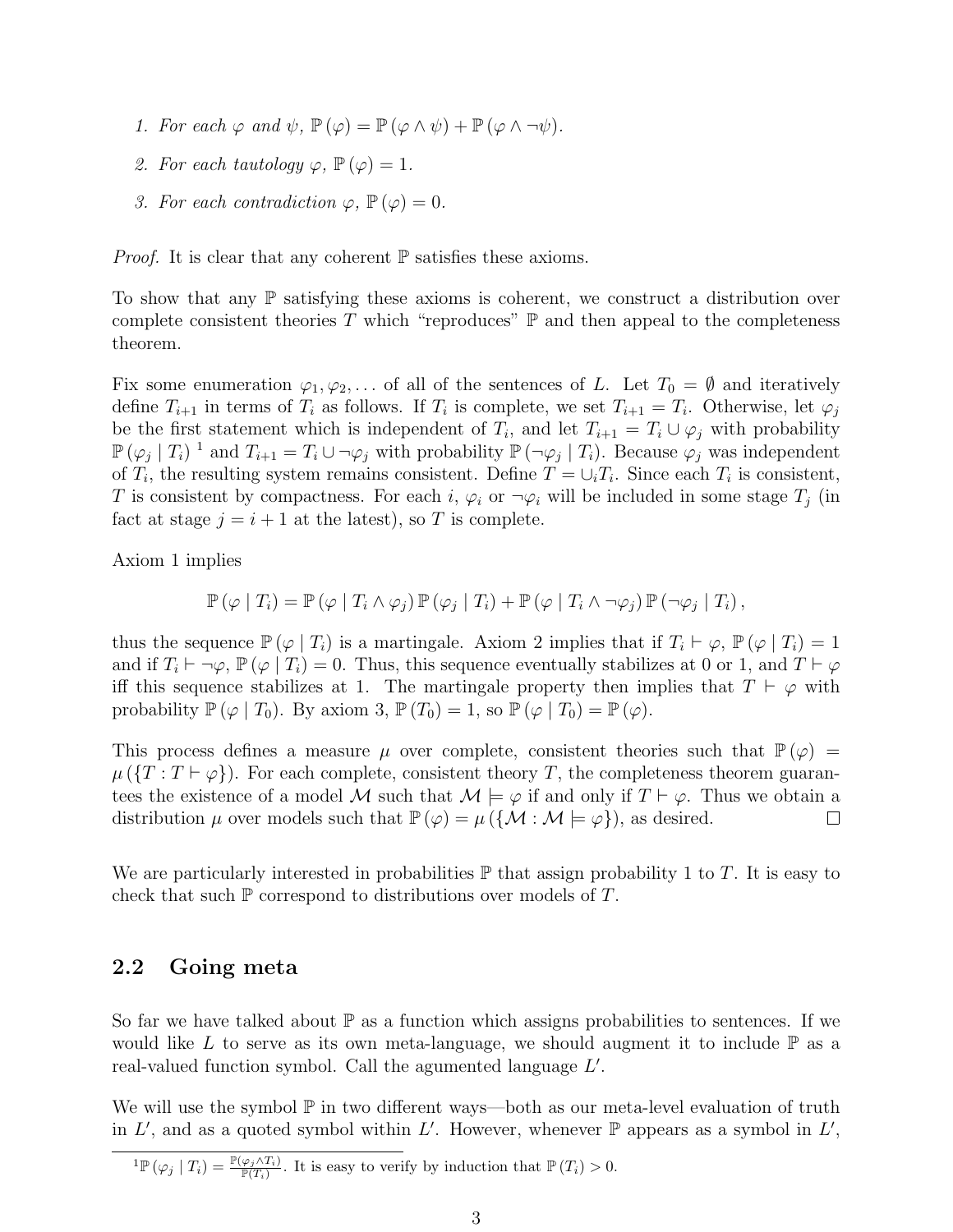its argument is always quoted. This ensures that references are unambiguous: " $\mathbb{P}(\varphi) = p$ " is a statement at the meta level, i.e. " $\varphi$  is true with probability p", while " $\mathbb{P}(\lceil \varphi \rceil) = p$ " is the same sentence expressed within  $L'$ , which is in turn assigned a probability by  $\mathbb{P}$ .

## 3 Reflection

#### 3.1 Reflection principle

We would now like to introduce some analog of the formal correctness property 1, which we will call a *reflection principle*.

This must be done with some care if we wish to avoid the problems with schema 1. For example, we could introduce the analogous reflection principle:

$$
\forall \varphi \in L' \,\forall a, b \in \mathbb{Q} : (a < \mathbb{P}(\varphi) < b) \iff \mathbb{P}(a < \mathbb{P}(\ulcorner \varphi \urcorner) < b) = 1 \tag{2}
$$

But this leads directly to a contradiction: if we define  $G \iff \mathbb{P}(\ulcorner G\urcorner) < 1$ , then

$$
\mathbb{P}(G) < 1 \iff \mathbb{P}(\mathbb{P}(\ulcorner G \urcorner) < 1) = 1 \iff \mathbb{P}(G) = 1,
$$

which contradicts  $\mathbb{P}(G) \in [0,1]$ .

To overcome this challenge, we imagine  $\mathbb P$  as having access to *arbitrarily precise* information about P, without having access to the exact values of P. Let  $(a, b)$  be an open interval containing  $\mathbb{P}(\varphi)$ . Then a sufficiently accurate approximation to  $\mathbb{P}(\varphi)$  would let us conclude  $\mathbb{P}(\varphi) \in (a, b)$ , and so we have  $\mathbb{P}(\varphi) \in (a, b) \implies \mathbb{P}(\mathbb{P}(\ulcorner \varphi \urcorner) \in (a, b)) = 1$ . However, the converse is not necessarily true. If  $\mathbb{P}(\varphi) = a$ , then no possible approximation can distinguish between the cases  $\mathbb{P}(\varphi) < a$ ,  $\mathbb{P}(\varphi) = a$ , and  $\mathbb{P}(\varphi) > a$ . So the reverse implication requires closed rather than open intervals: for any closed interval [a, b] not containing  $\mathbb{P}(\varphi)$ , we could infer  $\mathbb{P}(\varphi) \notin [a, b]$  from any sufficiently accurate approximation to  $\mathbb{P}(\varphi)$ , and thus we should have  $\mathbb{P}(\varphi) \notin [a, b] \implies \mathbb{P}(\mathbb{P}(\ulcorner \varphi \urcorner) \in [a, b]) = 0.$ 

This suggests the following criteria:

$$
\forall \varphi \in L' \,\forall a, b \in \mathbb{Q}: (a < \mathbb{P}\left(\varphi\right) < b) \Longrightarrow \mathbb{P}\left(a < \mathbb{P}\left(\ulcorner \varphi\urcorner\right) < b\right) = 1\tag{3}
$$

$$
\forall \varphi \in L' \,\forall a, b \in \mathbb{Q}: (a \le \mathbb{P}(\varphi) \le b) \Longleftarrow \mathbb{P}(a \le \mathbb{P}(\ulcorner \varphi \urcorner) \le b) > 0 \tag{4}
$$

We say that  $\mathbb P$  is *reflectively consistent* if it satisfies these properties. Our goal is to show that starting from any consistent theory T we can obtain a reflectively consistent  $\mathbb P$  which assigns probability 1 to each sentence of T.

The intuition behind the description "reflective consistency" is that such a  $\mathbb P$  would not change upon further reflection. This is exactly analogous to the standard view of truth as a fixed point of a certain revision operation, and indeed we show that such  $\mathbb P$  exist by constructing an appropriate revision operation and appealing to Kakutani's fixed point theorem.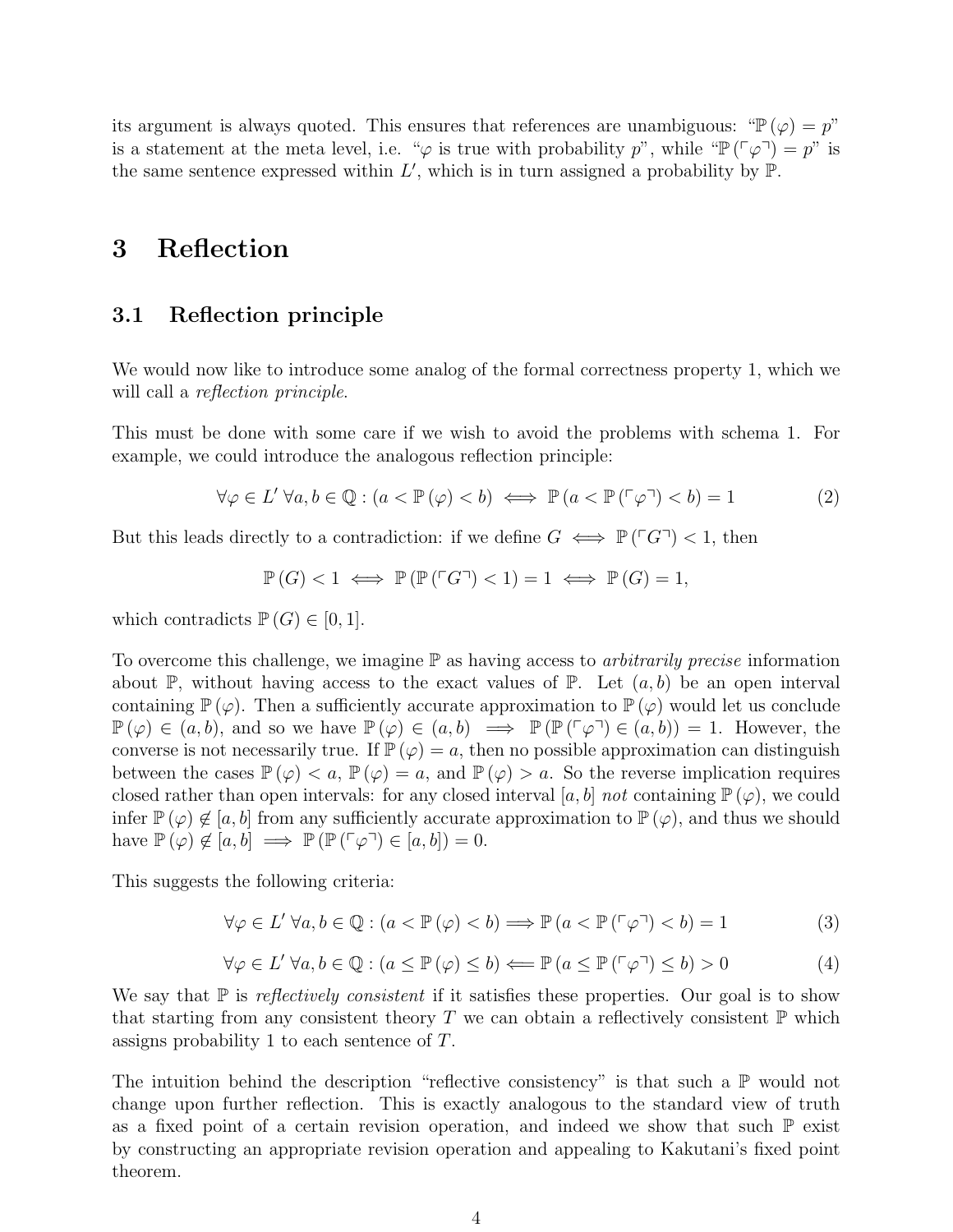In fact, property 3 and property 4 are equivalent. For suppose that property 3 holds, and that  $\mathbb{P}(\varphi) < a$  or  $\mathbb{P}(\varphi) > b$ . Then either  $\mathbb{P}(\mathbb{P}(\ulcorner \varphi \urcorner) < a) = 1$  or  $\mathbb{P}(\mathbb{P}(\ulcorner \varphi \urcorner) > b) = 1$ , and in either case  $\mathbb{P} (a \le \mathbb{P} (\ulcorner \varphi \urcorner) \le b) = 0$ . But this is precisely the contrapositive of propety 4. A similar argument can be applied to show that property 4 implies property 3. In light of this equivalence, we will focus only on property 3, and call this property the reflection principle.

#### 3.2 Discussion of reflection principle

Given a statement such as  $G \iff \mathbb{P}(\ulcorner G\urcorner) < p$ , a reflectively consistent distribution  $\mathbb{P}$  will assign  $\mathbb{P}(G) = p$ . If  $\mathbb{P}(G) > p$ , then  $\mathbb{P}(\mathbb{P}(TG^{-}) > p) = 1$ , so  $\mathbb{P}(G) = 0$ , and if  $\mathbb{P}(G) < p$ , then  $\mathbb{P}(\mathbb{P}(\ulcorner G\urcorner), so  $\mathbb{P}(G)=1$ . But if  $\mathbb{P}(G)=p$ , then  $\mathbb P$  is "uncertain" about$ whether  $\mathbb{P}(G)$  is slightly more or slightly less than p. No matter how precisely it estimates  $\mathbb{P}(G)$ , it remains uncertain.

If we look at the models of  $L'$  corresponding to reflectively consistent distributions  $\mathbb{P}$ , they have  $\mathbb{P}(\ulcorner G\urcorner) \in (p-\epsilon, p+\epsilon)$ , where  $\epsilon$  is a non-standard infinitesimal which lies strictly between 0 and every standard rational number. That is,  $\mathbb P$  is "mistaken" about itself, but its error is given by the infinitesimal  $\epsilon$ . (These are the same infinitesimals which are used to formalize differentiation in nonstandard analysis.)

Although this paper focuses on Tarski's results on the undefinability of truth, similar paradoxes are at the core of Gödel's incompleteness theorem and the inconsistency of unrestricted comprehension in set theory. A similar approach to the one taken in this paper is adequate to resolve some of these challenges, and e.g. to construct a set theory which satisfies a probabilistic version of the unrestricted comprehension axiom.

We will prove that there are many reflectively consistent distributions, but our proof will be non-constructive. In fact any coherent  $\mathbb P$  is necessarily uncomputable, whether or not it is reflectively consistent. But the mere existence of a reflectively consistent distribution implies that the property 3 will not lead to any contradictions if treated as a rule of inference which connects a reasoner's beliefs about  $\mathbb{P}(\varphi)$  to its beliefs about  $\varphi$  itself. So even though we cannot construct any reflectively consistent P, their existence may still have pragmatic implications for reasoning (in the same way that introducing the predicate True might usefully increase the expressive power of a language, even though the extension of that predicate is necessarily uncomputable).

### 3.3 Proof of consistency of reflection principle

The most important result of this paper is the following theorem:

**Theorem 2** (Consistency of reflection principle). Let L be any language and T any consistent theory over L, and suppose that the theory of rational numbers with addition can be embedded in T in the natural sense. Let L' be the extension of L by the symbol  $\mathbb P$  as above. Then there is a probabilistic valuation  $\mathbb P$  over L' which is coherent, assigns probability 1 to T, and satisfies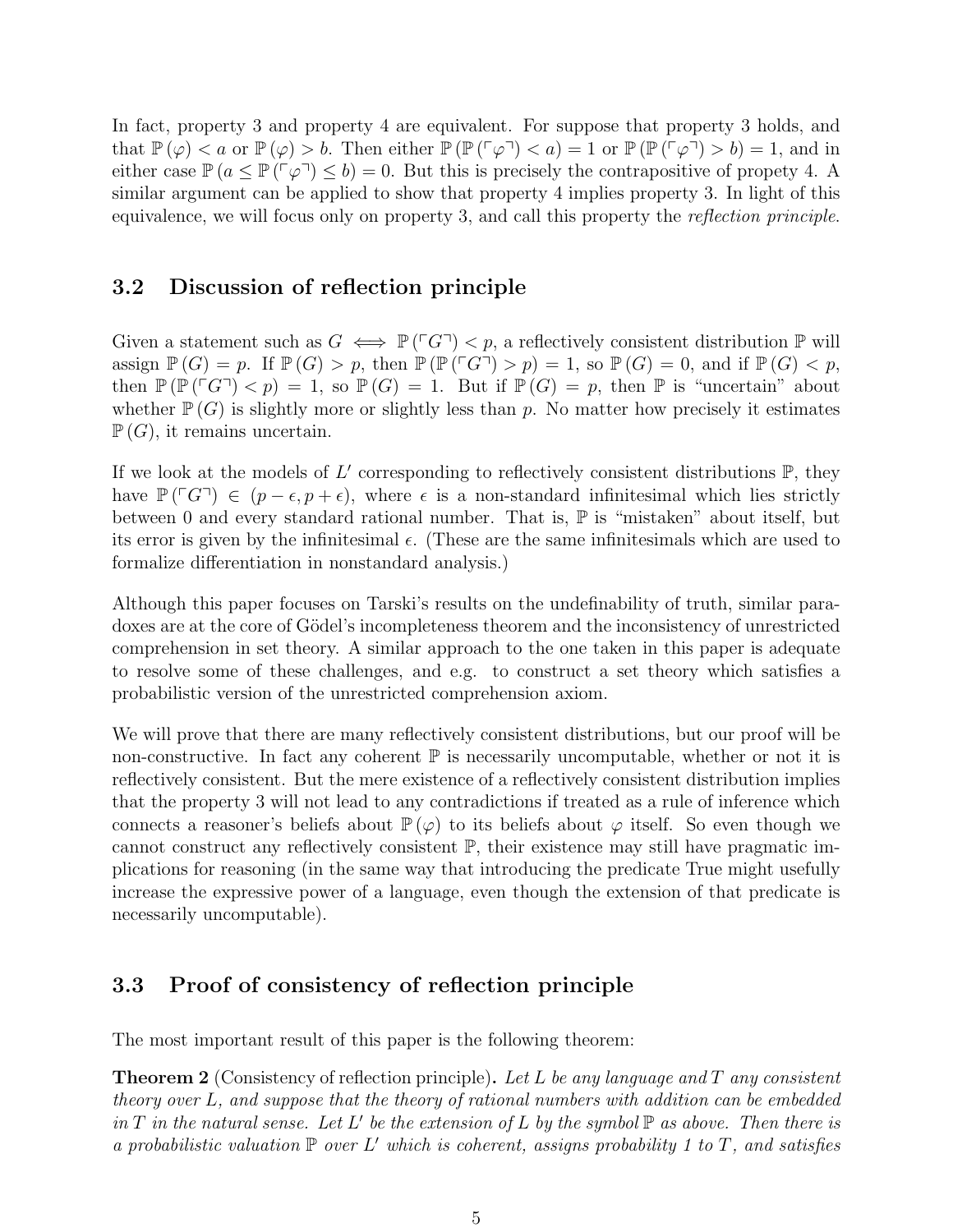the reflection principle:

$$
\forall \varphi \in L' \ \forall a, b \in \mathbb{Q} : (a < \mathbb{P}(\varphi) < b) \implies \mathbb{P}(a < \mathbb{P}(\ulcorner \varphi \urcorner) < b) = 1.
$$

*Proof.* Let  $A$  be the set of coherent probability distributions over  $L'$  which assign probability 1 to T. We consider A as a subset of  $[0,1]^{L'}$  with the product topology. Clearly A is convex. By using the alternative characterization of coherence, we can see that  $A$  is a closed subset of  $[0,1]^{L'}$ . Thus by Tychonoff's theorem, we conclude that A is compact. Moreover, because T is consistent, A is non-empty—for example, let M be any model of T, in which each  $\mathbb{P}(\lceil \varphi \rceil)$ is assigned some arbitrary value, and let  $\mathbb{P}(\varphi) = 1$  if  $\mathcal{M} \models \varphi$  and 0 otherwise.

Given any  $\mathbb{P} \in \mathcal{A}$ , let  $R_{\mathbb{P}}$  be the schema of axioms of the form  $a < \mathbb{P}(\lceil \varphi \rceil) < b$  where a, b are the endpoints of a rational interval containing  $\mathbb{P}(\varphi)$ . We will write  $\mathbb{P}(R_{\mathbb{P}}) = 1$ as shorthand for  $\forall \psi \in R_{\mathbb{P}'} : \mathbb{P}(\psi) = 1$  (this notation is justified, since  $R_{\mathbb{P}'}$  is countable). Define  $f: \mathcal{A} \to \mathcal{P}(\mathcal{A})$  by  $f(\mathbb{P}') = {\mathbb{P} \in \mathcal{A} : \mathbb{P}(R_{\mathbb{P}'}) = 1}.$  If  $\mathbb{P} \in f(\mathbb{P})$  then  $\mathbb P$  is reflectively consistent and we are done.

Each  $f(\mathbb{P})$  is convex and non-empty by the same argument that A itself is. We will show that  $f$  has a closed graph; we can then apply the Kakutani fixed point theorem to find some  $\mathbb{P} \in f(\mathbb{P})$ , as desired. (The Kakutani fixed-point theorem applies to  $[0,1]^{L'}$  because it is a convex subset of a Hausdorff and locally convex topological vector space.)

Let  $\{P_i\}_i$ ,  $\{P'_i\}_i$  be sequences in A such that  $P_i \in f(P'_i)$  for each i. We need to show that if  $\mathbb{P}_i \to \mathbb{P}$  and  $\mathbb{P}'_i \to \mathbb{P}'$  (in the product topology) then  $\mathbb{P} \in f(\mathbb{P}')$ . Since A is closed, we have  $\mathbb{P} \in \mathcal{A}$ . So it remains to show that  $\mathbb{P}(R_{\mathbb{P}'}) = 1$ . Pick any  $a, b, \varphi$  such that  $a <$  $\mathbb{P}'(\varphi) < b$ . Since  $\mathbb{P}'_i$  converges to  $\mathbb{P}'$ , for all sufficiently large i we have  $a < \mathbb{P}'_i < b$ , and thus  $\mathbb{P}_i (a < \mathbb{P}(\ulcorner \varphi \urcorner) < b) = 1$ . Since  $\mathbb{P}_i$  converges to  $\mathbb{P}_i$ , we have  $\mathbb{P}(a < \mathbb{P}(\ulcorner \varphi \urcorner) < b) = 1$ . Thus  $\mathbb{P}(R_{\mathbb{P}^{\prime}}) = 1$  We conclude that f has a closed graph, so we can apply the Kakutani fixed point theorem to find  $\mathbb{P} \in f(\mathbb{P})$ , as desired.

 $\Box$ 

#### 3.4 Going meta

An important point is that the reflection principle is a *statement which is true about*  $\mathbb{P}$ , not an axiom to which  $\mathbb P$  assigns probability 1. That is, each statement of the form  $(a < \mathbb{P}(\varphi) < b) \implies \mathbb{P}(a < \mathbb{P}(\lceil \varphi \rceil) < b) = 1$  is true. This is what we need in order for the reflection principle to meaningfully constrain the values of  $\mathbb{P}$ —we don't want  $\mathbb P$  to assert that  $\mathbb P$  is reflectively consistent, we want it to actually be reflectively consistent.

That said, we might also want  $\mathbb P$  to assign probability 1 to its own reflective consistency. To this end, note that any reflectively consistent  $\mathbb P$  also satisfies

$$
\forall \epsilon > 0 \ \forall \varphi \in L' \ \forall a, b \in \mathbb{Q} \ : \ \mathbb{P}((a \le \mathbb{P}(\ulcorner \varphi \urcorner) \le b) \implies \mathbb{P}(\ulcorner a < \mathbb{P}(\ulcorner \varphi \urcorner) < b \urcorner) > 1 - \epsilon) = 1. \tag{5}
$$

Indeed, for each  $a, b, \epsilon, \varphi$ , if the antecedent of 5 is false we assign it probability 0, and if the consequent is true we assign it probability 1. Once again, we can't get exactly what